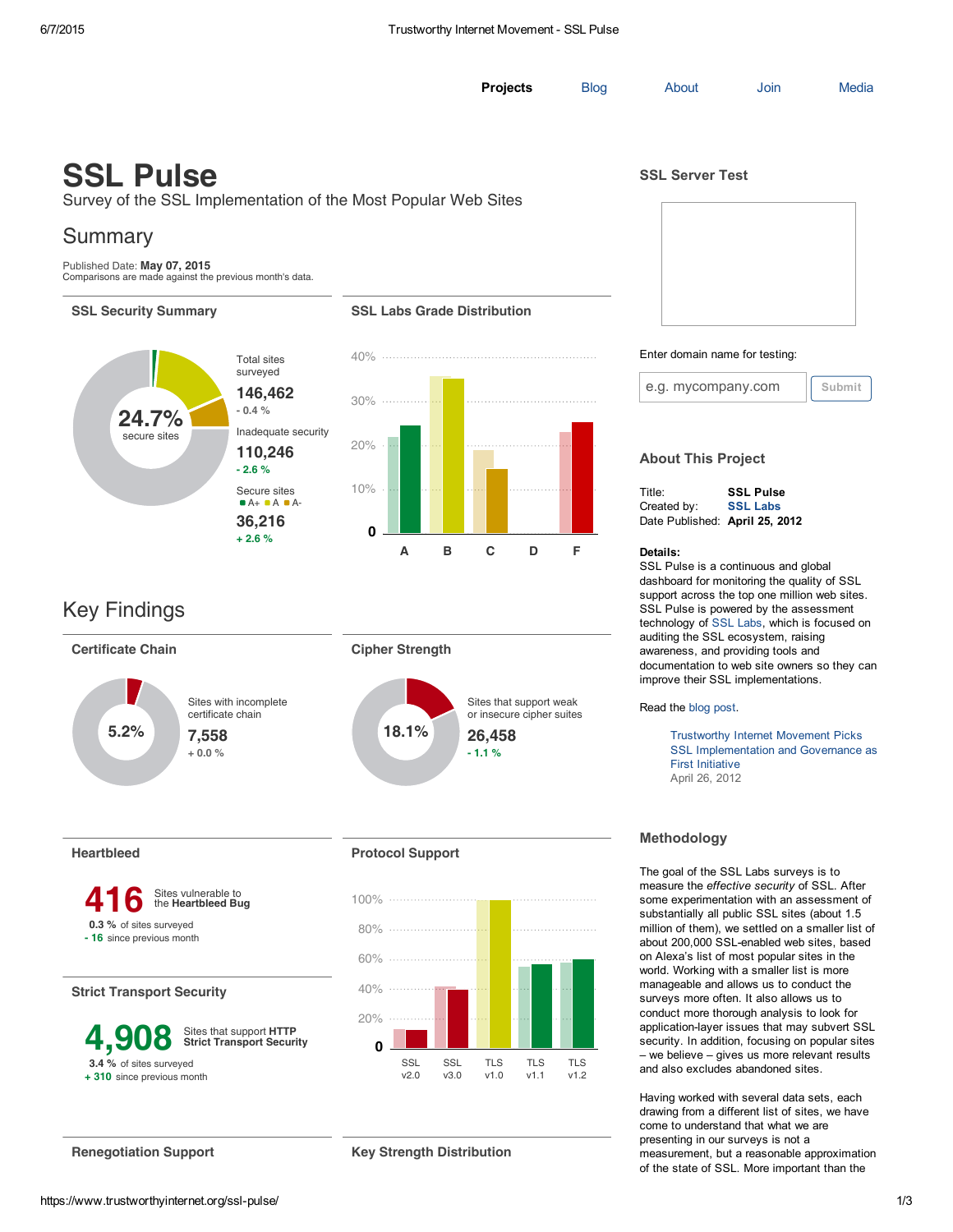#### 6/7/2015 Trustworthy Internet Movement SSL Pulse



Certificate Signature Algorithms CVE-2014-0224